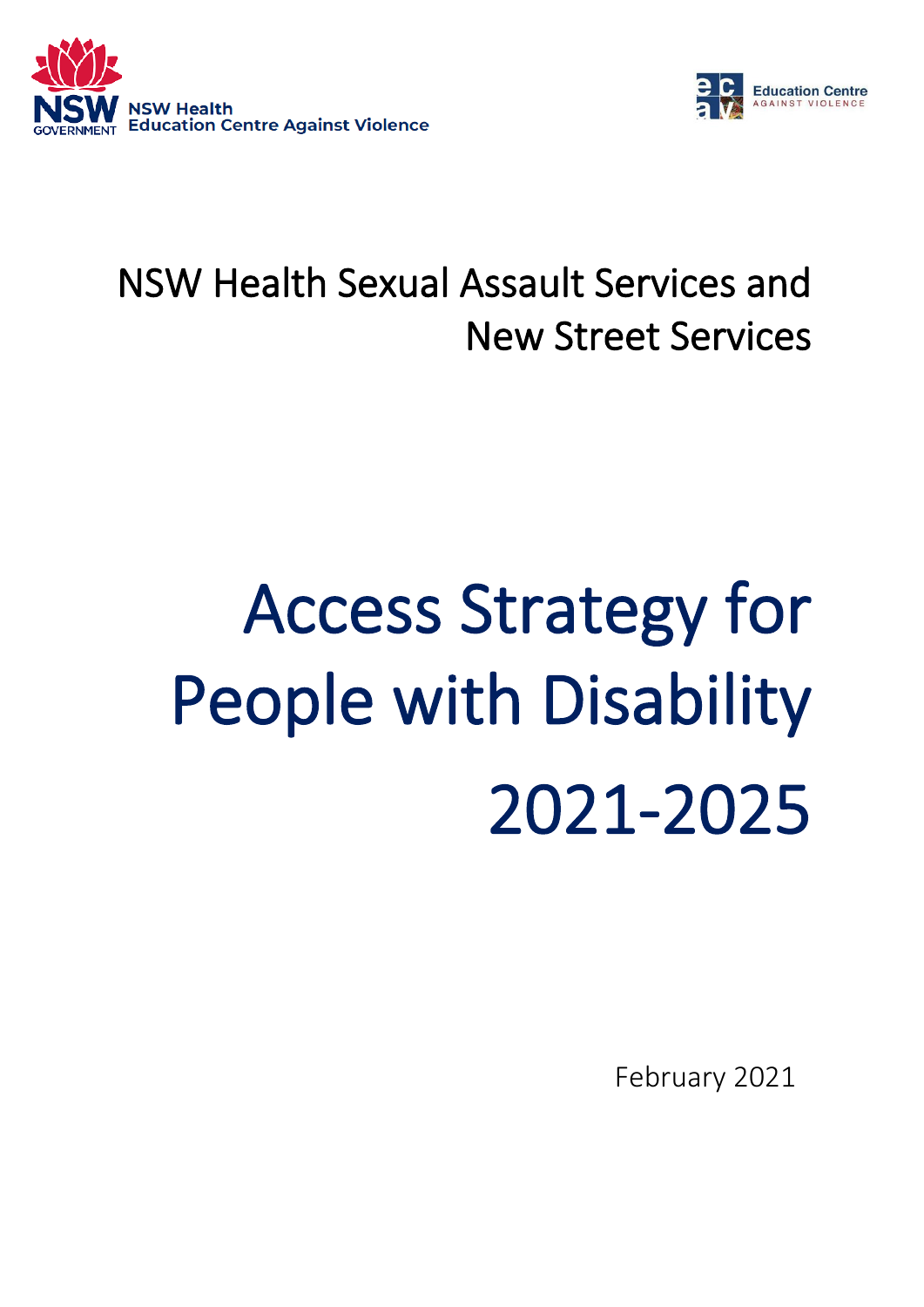# Aim of the strategy

The NSW Health Sexual Assault Services (SAS) and New Street Services (NS) *Access Strategy for People with Disability* sets out a framework to guide the work of the Education Centre Against Violence (ECAV) and SAS/NS to strengthen access to SAS/NS services for people with disability who have experienced sexual violence and/or who have engaged in problematic or harmful sexual behaviours, and their families and carers. The strategy seeks to enhance practice in NSW Health specialist services and to build the capacity of the workforce for disability inclusion. It identifies activities to be implemented in NSW Health SAS and NS services across six key priority areas to better include, respond to and support children, young people and adults with disability. The strategy is founded on a commitment to co-design to ensure that people with disability take a leading role in identifying their needs and preferences and are equal partners in improving services. The implementation of this strategy will be underpinned by a trauma informed approach in order to ensure the safety and dignity of all stakeholders.

NSW Health prioritises diversity and social inclusion across its planning, policies and public health services. ECAV recognises that people will experience multiple forms of disability<sup>1</sup> and is committed to responding to the wide and varied experiences and identities of people with disability. This includes recognising the interlocking and overlapping structures of ableism and oppression according to race, ethnicity, gender, sexuality, class, location and age for people with disability in NSW. This strategy and its related activities prioritises representation and human rights based responses for women, young people, children and men of Australia's First Nation people, <sup>2</sup> culturally and linguistically diverse, LGBTQIA+ backgrounds alongside regional and remote localities.

While this strategy is primarily focussed on workforce development in health and disability services, ECAV has other training portfolios that are responsible for workforce development in prevention and response to violence, abuse and neglect across a range of additional service settings. These include initiatives such as the Adult Sexual Assault Medical and Forensic Care; Violence, Abuse and Neglect Specialist Support and Counselling; Aboriginal Family Wellbeing and Violence Prevention Network; Domestic Violence Routine Screening Implementation and Child Protection Facilitator Training. ECAV will be working towards assuring that related training portfolios and initiatives are responsive to the needs and experiences of people with disability.

<sup>1</sup> Disability for the purpose of this strategy is defined as a long-term physical, psychiatric, intellectual or sensory impairment that, in interaction with various barriers, may hinder the person's full and effective participation in the community on an equal basis with others. Disability itself is not an illness but people with disability may have long-term illnesses, chronic diseases, or co-morbidities that require ongoing attention and management.

<sup>2</sup> The term 'Australia's First Nation people' refers to both Aboriginal people and Torres Strait Islander people that may live in NSW.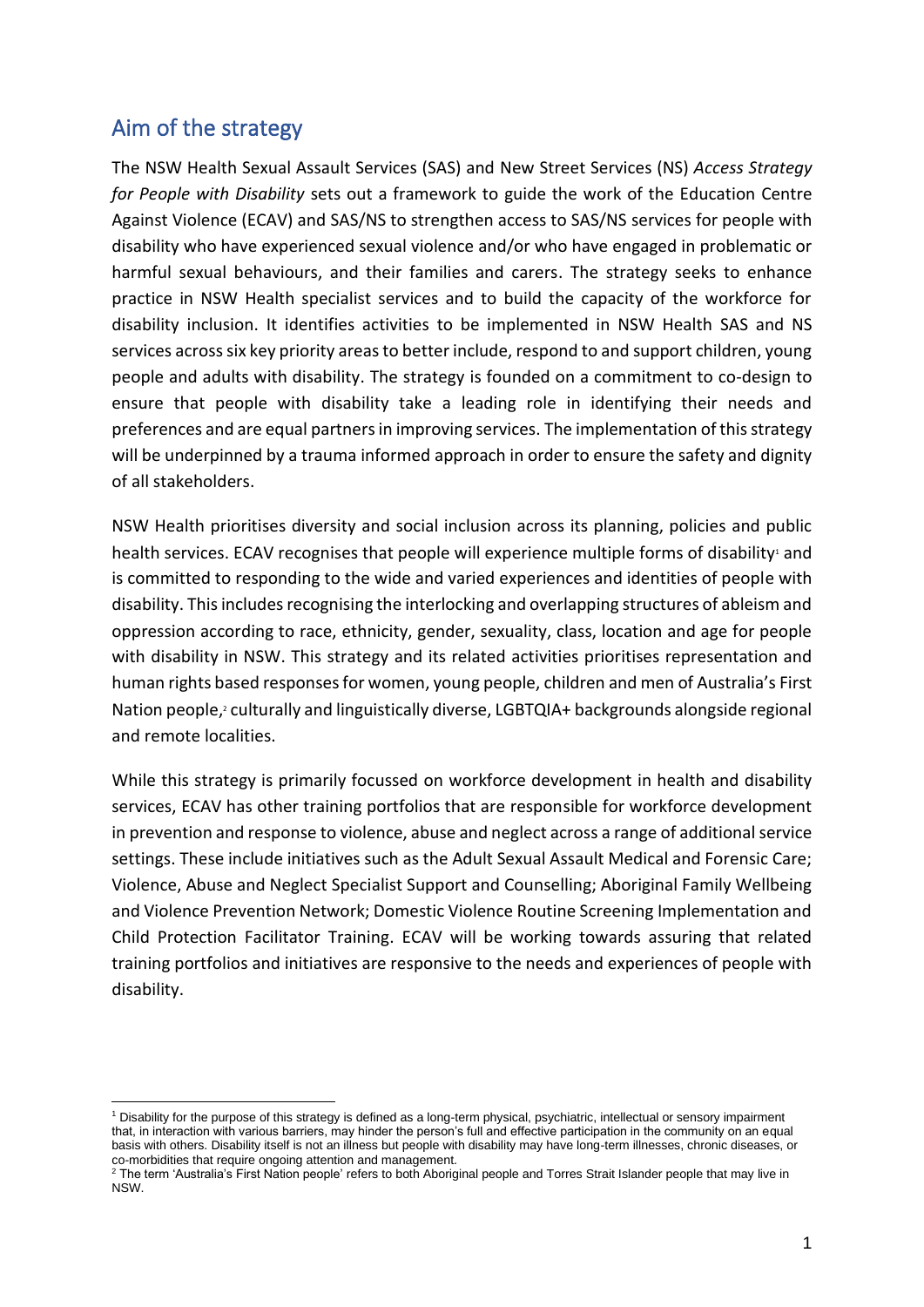#### Acknowledgements

NSW Health acknowledges Aboriginal people as the First Nations People of Australia and the traditional owners and custodians of the land. We pay our respects to their elders, past, present, and future. ECAV is situated on Burramattagal land within the Darug Nation. NSW Health recognises that these are, always were, and always will be, Aboriginal land. ECAV has been working alongside Australia's First Nation Communities since 1985, and is committed to enhancing the quality and accessibility of services to Australia's First Nation people whose lives have been affected by sexual assault, family violence and child abuse.

NSW Health recognises the advocacy and activism of the disability rights movement and acknowledges their ongoing commitment as integral to the foundation and objectives for this strategy.

# Evidence of the issue

Statistics indicate that people with disability of all ages are more likely to experience sexual violence than people without disability, however current figures are undoubtedly an underrepresentation.<sup>1</sup> While there is little evidence about the prevalence of children and young people with disability who have engaged in problematic and/or harmful sexual behaviours, it is important to note that children and young people with disability who have engaged in such behaviours are also often the victims of sexual violence themselves, and/or other forms of violence, abuse and neglect.<sup>2</sup>

Over the last decade, numerous commissions and inquiries into the treatment of people with disability have heightened the focus on violence and abuse. These inquiries identify important recurrent themes, which include meaningfully involving people with disability in mainstream violence policy and practice responses; addressing the siloed approach to policy and service provision to better address violence prevention and response; and developing useful practice to support people with disability who experience violence and abuse.

The Royal Commission into Institutional Responses to Child Sexual Abuse made many recommendations. These recommendations underpin NSW Health's response to the issue of service support for people with disability who have been victims of sexual abuse and violence and children and young people with disability who have engaged in problematic and/or harmful sexual behaviours. <sup>3</sup>

# Policy, practice and legislative context

The policy context for the NSW Health Sexual Assault Services (SAS) and New Street Services (NS) *Access Strategy for People with Disability* is the NSW Health Integrated Prevention and Responses to Violence, Abuse and Neglect (IPARVAN) Framework. The framework seeks to strengthen NSW Health services in responding to violence, abuse and neglect. IPARVAN maps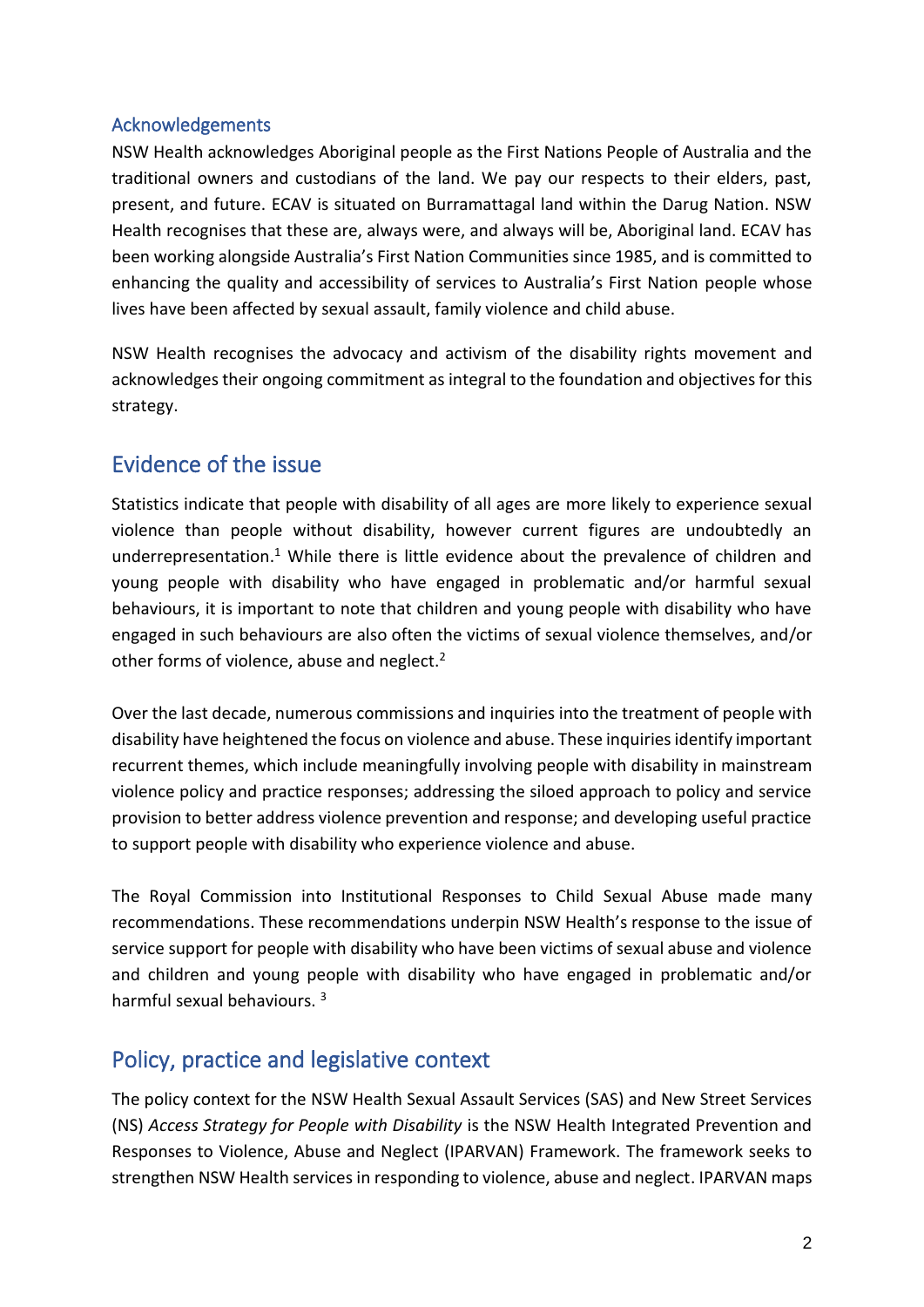the need for change and a public health approach to government reform to ensure people in NSW live free from violence.<sup>4</sup> The framework also highlights an intersectional approach and identifies people with disability as one of the priority population groups. The NSW Government's response to the Royal Commission into Institutional Responses to Child Sexual Abuse is a key input to the IPARVAN Framework. This Access Strategy is part of that program of work.

The practice context for the NSW Health SAS and NS *Access Strategy for People with Disability* is that referral rates to Sexual Assault Services are significantly below the estimated rates for sexual violence against people with disability. Of the new clients referred to the NSW Health Sexual Assault Services between July 2017 and March 2018, less than 1% identified as having a disability. Data suggests a higher proportion of people with disability do not engage with services due to accessibility issues. Between April 2019 and March 2020, the number of people with disability accessing support from NSW New Street services has been steadily increasing. In March 2020, 57% of New Street clients reported having a disability. Evidence indicates that many of these clients will also have experienced sexual violence and/or other forms of violence, abuse and neglect.

The legislative context underpinning the NSW Health SAS and NS Access Strategy for People with Disability is the United Nations Convention on the Rights of Persons with Disabilities, Disability Inclusion Act 2014, the Disability Discrimination Act 1992, and the NSW Anti-Discrimination Act 1977. The *Access Strategy* acknowledges that The Royal Commission into Violence, Abuse, Neglect and Exploitation of People with Disability is currently ongoing, and is anticipated to deliver findings and recommendations in 2023. These recommendations and findings will likely influence this Access Strategy.

# Response to the issue

The Education Centre Against Violence (ECAV) leads the design and implementation of the NSW Health SAS and NSS *Access Strategy for People with Disability*. The strategy draws on:

- findings of an extensive Needs Assessment<sup>5</sup> which reviewed the evidence from existing research on positive practice to improve service accessibility for children, young people and adults with disability requiring specialist therapeutic services in relation to sexual violence as well as children and young people with disability who have engaged in problematic and/or harmful sexual behaviours
- consultations with 40 expert stakeholders about policy and practice

A report on the Needs Assessment can be found [here.](http://www.ecav.health.nsw.gov.au/uploads/60438/ufiles/publications_and_reports/Published_Reports/Practice_Papers/NSW_Health_SAS_and_New_Street_Services_Access_Strategy_for_People.Needs_Assessment_Final_Report.Aug_2020.pdf)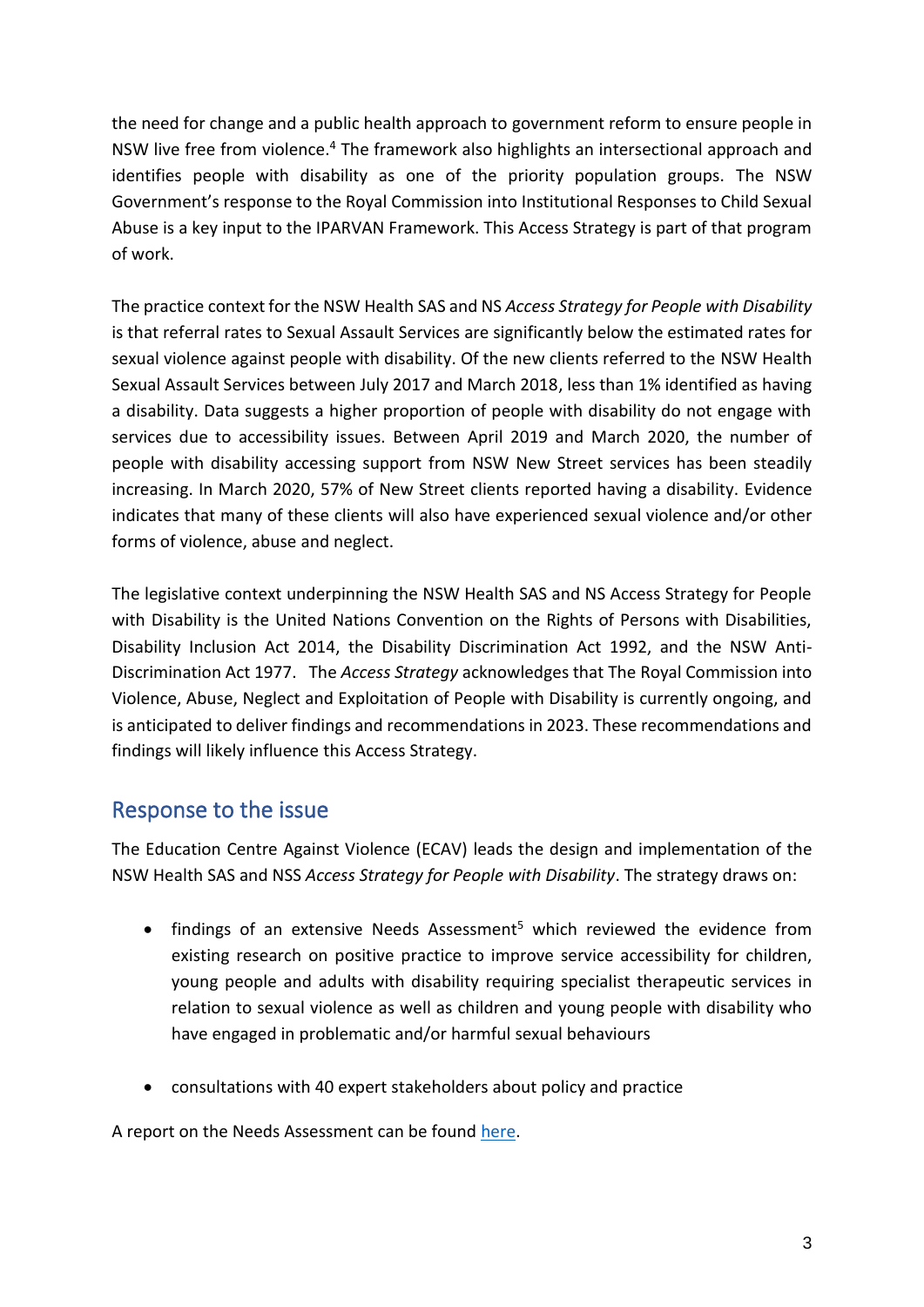Six priority areas for action are identified which will be addressed over the 5-year life of the strategy:

#### **Priority area 1:** Establish a co-design mechanism

The Needs Assessment outlined the principles and practice of co-design and co-production and confirmed the need for ECAV to establish a co-design mechanism that embeds the leadership of people with disability in the governance and implementation of the strategy. A Disability Co-design Framework was developed through consultations with peers from disability organisations and is the key mechanism for embedding a co-design approach to the *Access Strategy for People with Disability*.

# **Priority area 2:** Build and maintaining high quality resources

Evidence from the Needs Assessment established that making available accessible resources about sexual violence and/or problematic or harmful sexual behaviours will facilitate access to services for people with disability. In addition, resources can be used by service providers and service users to explain and understand elements of service provision and practice. It was also established that making resources accessible to people with a diverse range of disabilities is essential for accessible service provision. Resources relating to adults will be separate to resources relating to children/young people.

#### **Priority area 3:** Improve service provision, expertise and knowledge

The Needs Assessment confirmed that in order to improve access to SAS/NS services, it is important that these services are well known across the community. Evidence from the Needs Assessment also highlighted the need for disability and SAS/NS services to improve frameworks for information sharing across sectors. In addition, it was established that there is a need to build capacity for disability services to identify and respond effectively to all forms violence. There is also a need to build capacity for SAS/NS services to effectively support people with disability who have experienced sexual violence and/or who have problematic or harmful sexual behaviours.

#### **Priority area 4:** Promote and embed disability inclusive service design

Evidence from the Needs Assessment confirmed that the reason people with disability who have experienced sexual violence and/or who have problematic or harmful sexual behaviours do not seek support is because services are not inclusive of their needs. Disability inclusive service design thinking must assume disability in potential clients rather than seeing disability as an 'exception'.

# **Priority area 5:** Educate for leadership and partnership

The Needs Assessment demonstrated that in order to drive change across the SAS/NS services, there is a need to develop leadership and partnership around disability inclusive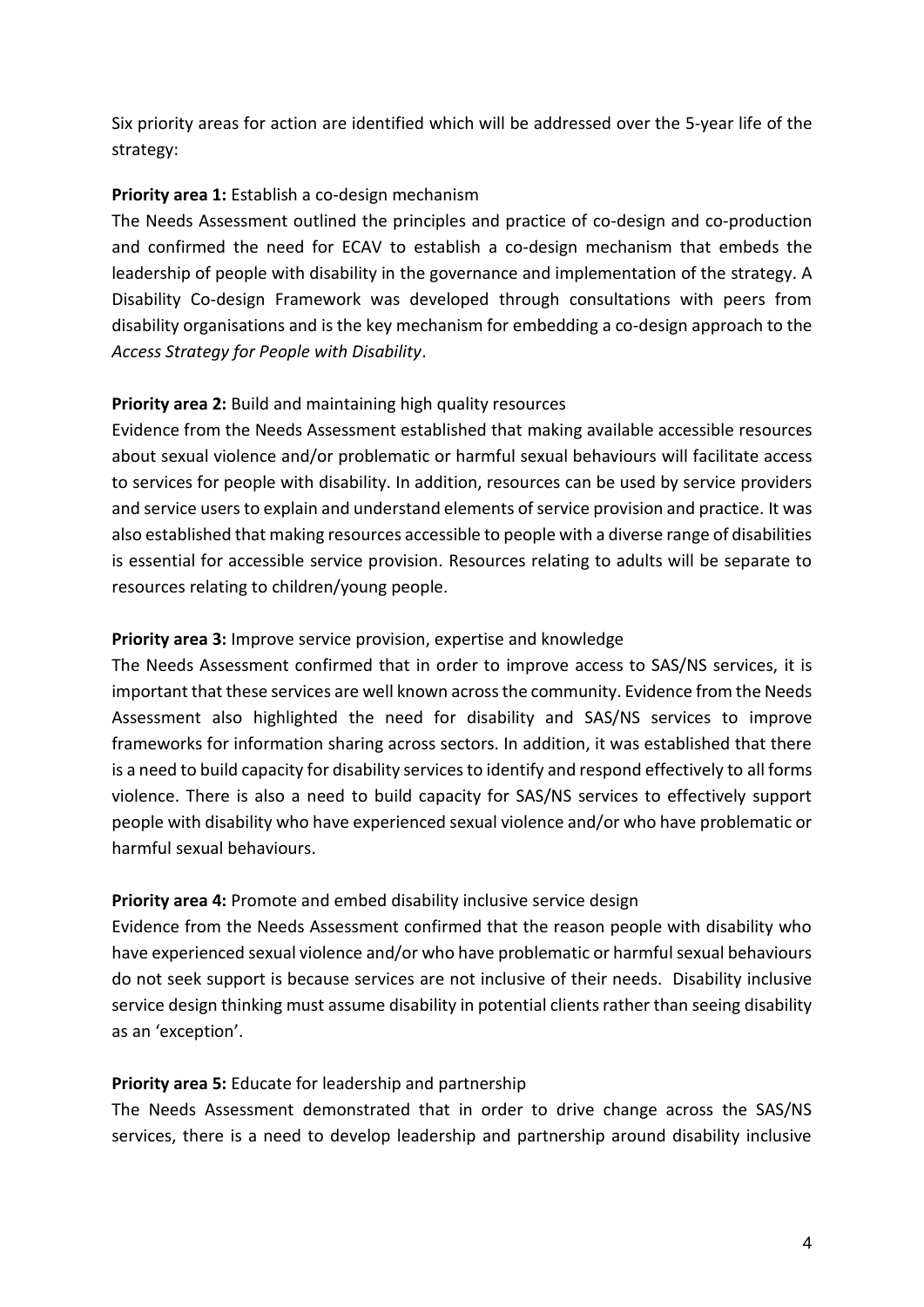practice. Building leadership capability in key areas has been shown across many fields to improve quality in support for people with disability.

#### **Priority area 6:** Improve cross sector collaboration

Evidence from the Needs Assessment established that in order to improve the use of SAS/NS services by people with disability, there is a need to promote and support cross-sector collaboration between SAS/NS and disability services, as well as a range of other disability contexts/domains.

The strategy's priority areas for action are grounded in partnership with people with disability and their organisations to ensure a human rights approach. This partnership is guided by a co-design framework which underpins all strategy activities including governance, development, implementation, monitoring and evaluation.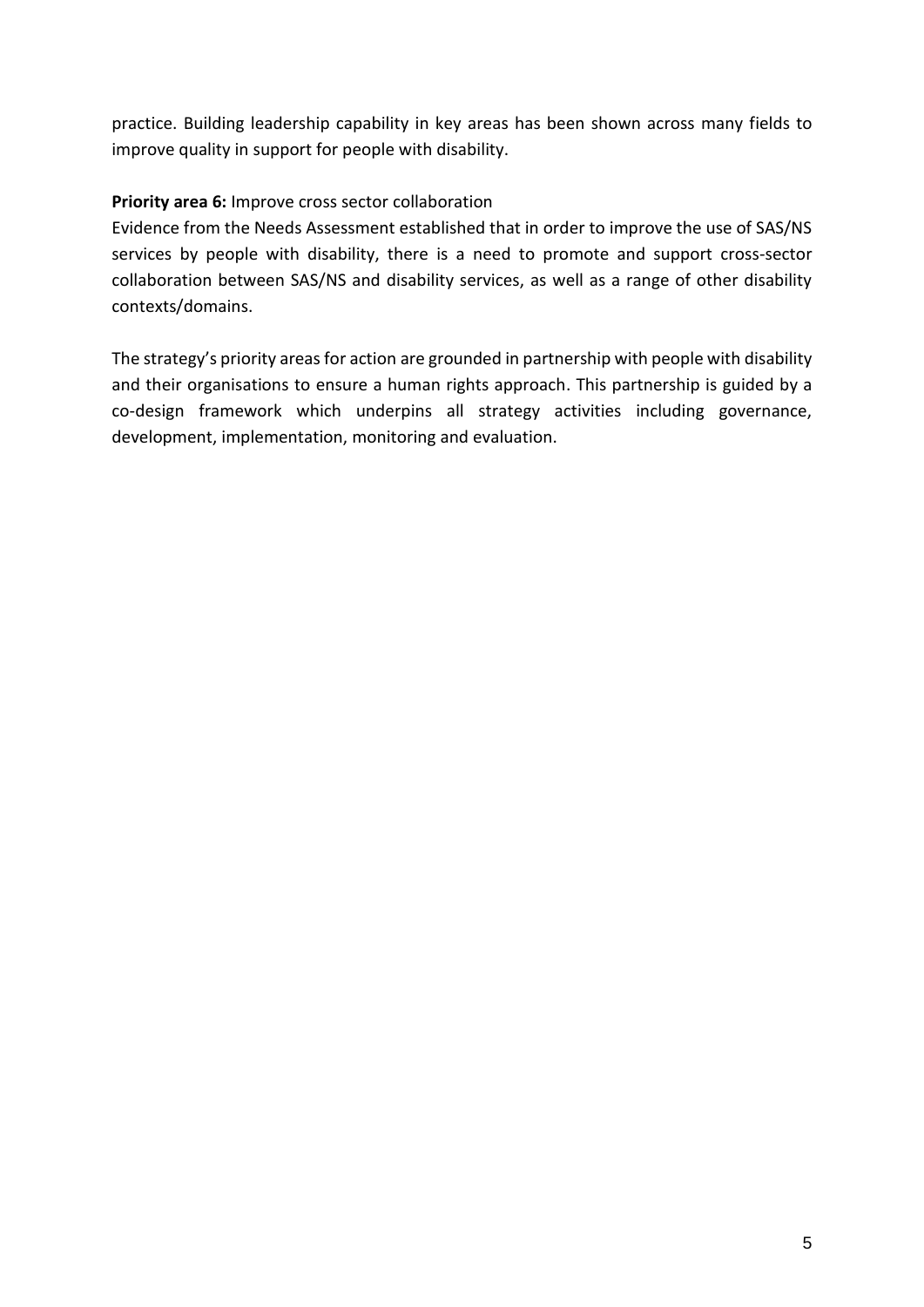**The NSW Health Sexual Assault Services (SAS) and New Street (NS) Services Access Strategy for people with Disability**

> Improving access and quality of services for people with disability in NSW who have experienced sexual violence and/or who have engaged in problematic or harmful sexual behaviours, and their families and carers.





Priority area 1: Establish a co-design mechanism so that people with disability are involved in the design and implementation of the strategy

Priority area 2: Build & maintain high quality resources

 $\sqrt{}$ 

2.1 Consult with consumers and stakeholders about resource development

2.2 Co-produce resources about disability and sexual violence, and harmful sexual behaviours

2.3 Establish online Information and **Resources** Database

Ĩ

Priority area 3: Improve service provision, expertise & knowledge

3.1 Build capacity of disability services to respond to sexual violence via coproduced & codelivered training

3.2 Build capacity of SAS/NS services to effectively engage with people with disability via coproduced & codelivered training

3.3 Build capacity for information sharing across sectors

3.4 Develop materials about the role of SAS/NS services

3.5 Develop **Community** Education Resources for SAS/NS services to partner in raising awareness & increasing engagement of people with disability

Priority area 4: Promote and embed disability inclusive service design

4.1 Continue relationshipbuilding with LHDs across NSW to establish individual context and capability

4.2 Incorporate an inclusive service design that assumes disability rather than considering it an exception into training for managers of SAS/NS services

Priority area 5: Educate for leadership and partnership

5.1 Co-produce & co-deliver a leadership development program to build workforce leadership for SAS/NS services about disability inclusive practice

Priority area 6: Improving crosssector collaboration

6.1 Co-produce & codeliver training for SAS/NS and disability services to improve knowledge of services & referral pathways

6.2 Strengthen referral pathways to SAS/NS services by providing training to disability services

6.3 Build on existing local networks to develop multidisciplinary communities of practice via statewide practice forums and roundtables across a range of disability contexts/domains

6.4 Build crossiurisdictional knowledge about frameworks for practice via interstate practice forums

People with disability have increased access to NSW Health Sexual Assault Services and New Street Services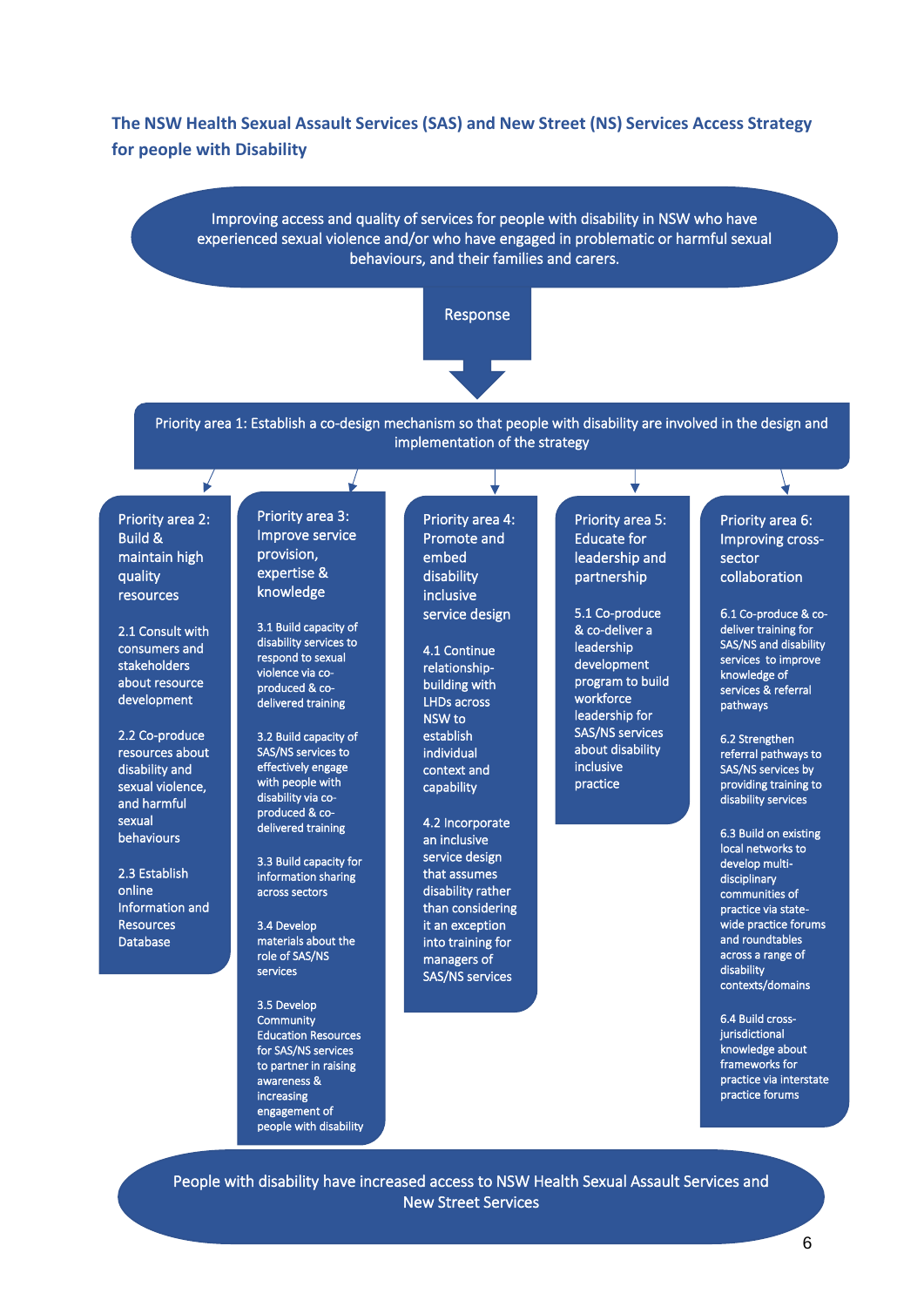# Practice Principles for accessible services

Clear evidence of practice principles to guide service provision emerged from the literature and the interviews conducted for the Needs Assessment. These apply to both sexual assault services and services for children and young people who have engaged in problematic and/or harmful sexual behaviours.

- 1. Activating a human rights-based approach
- 2. Improving access and accessibility
- 3. Recognising and responding to barriers
- 4. Countering discriminatory attitudes
- 5. Recognising and responding to capabilities
- 6. Taking a holistic approach
- 7. Using a trauma-informed approach<sup>3</sup>
- 8. Applying an intersectional lens

# Co-Design Framework

The co-design framework is central to embed a co-design approach for the strategy. It sets out the strategies and processes utilised to operationalise ECAV's co-design approach. The key components of the co-design framework draw on existing evidence of current best practice in co-design and co-production in disability and were established through consultations with peers from three disability organisations: Council for Intellectual Disability (CID); Disability Diversity Alliance (DDA); and Community Disability Alliance Hunter (CDAH). This co-design framework draws on two key bodies of experts.

#### Co-Design Advisory Committee (CDAC)

The CDAC will comprise people with a range of disabilities across the age spectrum, with particular attention to encouraging representation from Aboriginal, CALD and LGBTIQ communities. The role of the CDAC is to provide overarching strategic advice on the implementation of the NSW Health SAS and NS *Access Strategy for People with Disability* and the co-design framework and process, centring on:

- applying a human rights framework to the design and operationalisation of the strategy
- monitoring and evaluation of strategy priority outcomes

<sup>&</sup>lt;sup>3</sup> A trauma-informed approach is based on an understanding of the ways trauma affects people's lives, their service needs and service usage. It incorporates principles of safety, choice, collaboration, trust and empowerment.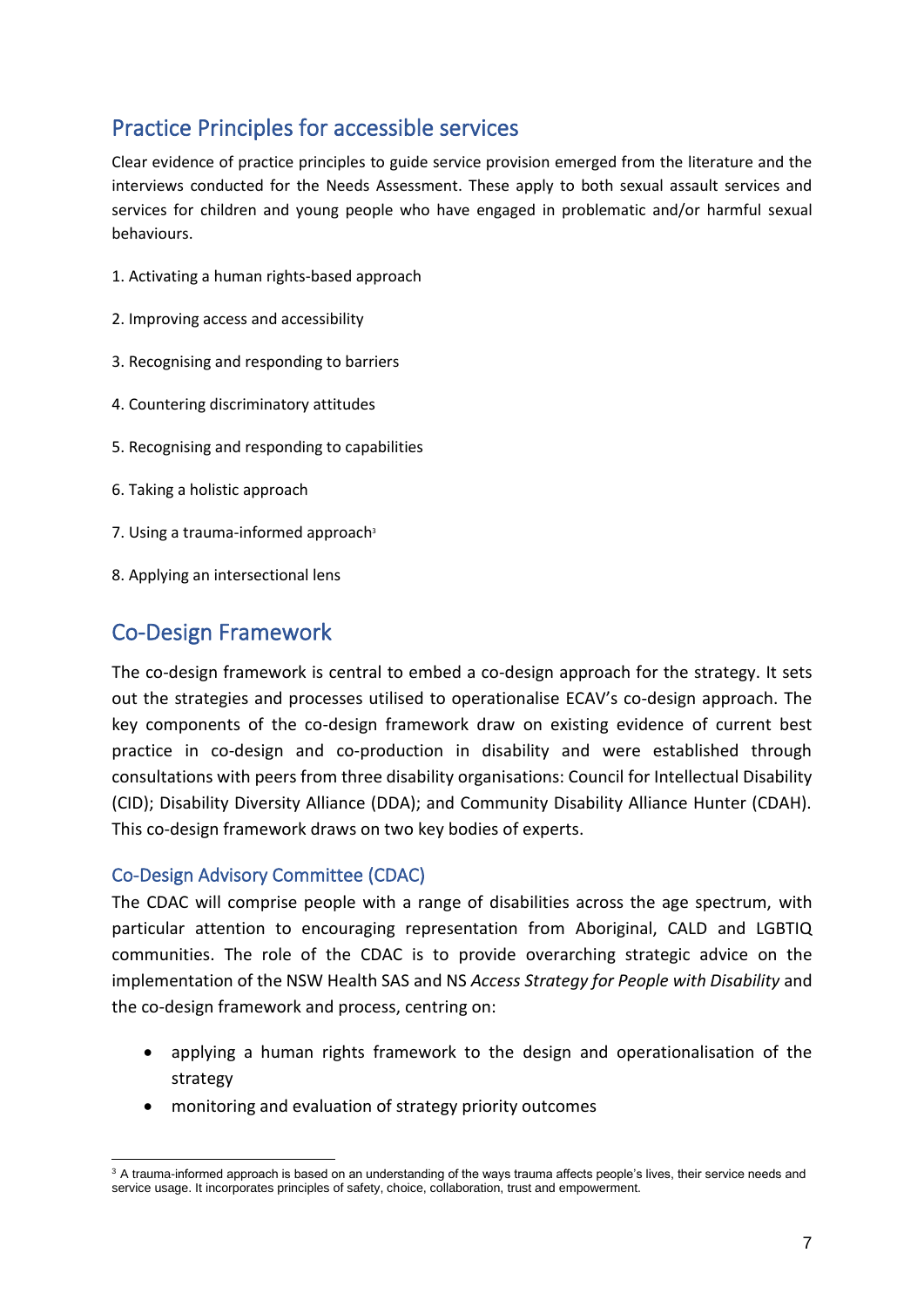- linking and connecting with the disability community
- identifying membership of the co-production expert panel

# Co-Production Expert Panel (CPEP)

The CPEP will consist of a panel of people with a range of disabilities, skills and expertise, and/or lived experience of disability. The role of the CPEP is to contribute to the production and implementation of key resources and activities for the NSW Heath SAS and NS *Access Strategy for People with Disability.* CPEP members will be recruited under the advice of the Co-Design Advisory Committee.

This Access Strategy and its accompanying documents are flexible in order to enable the codesign process in which this work is undertaken. This flexibility will also allow for the findings and recommendations made by the Royal Commission into Violence, Abuse, Neglect and Exploitation of People with Disability to be incorporated as relevant.

# Priority areas

# Priority area 1: Establish a co-design mechanism

In the first year of the strategy (2021) ECAV will develop and implement a co-design mechanism that will ensure that the knowledge and experiences of people with disability are meaningfully involved in the design and implementation of the *Access Strategy for People with Disability*. To achieve this ECAV will work in partnership with people with disability and SAS/NS services to:

- Establish a Co-Design Advisory Committee led by people with disability to oversee the co-production, implementation and evaluation of the strategy
- Build a Co-Production Expert Panel to contribute to the production and delivery of key resources and activities in the strategy

#### Priority area 2: Build and maintain high quality resources

In the second year of the strategy (2022) community members and services throughout NSW will have access to high quality resources about disability and sexual violence and problematic or harmful sexual behaviours. To achieve this ECAV will work in partnership with people with disability and SAS/NS services to:

• Consult with consumers and stakeholders to determine gaps in existing resources, preferred formats and further development of resources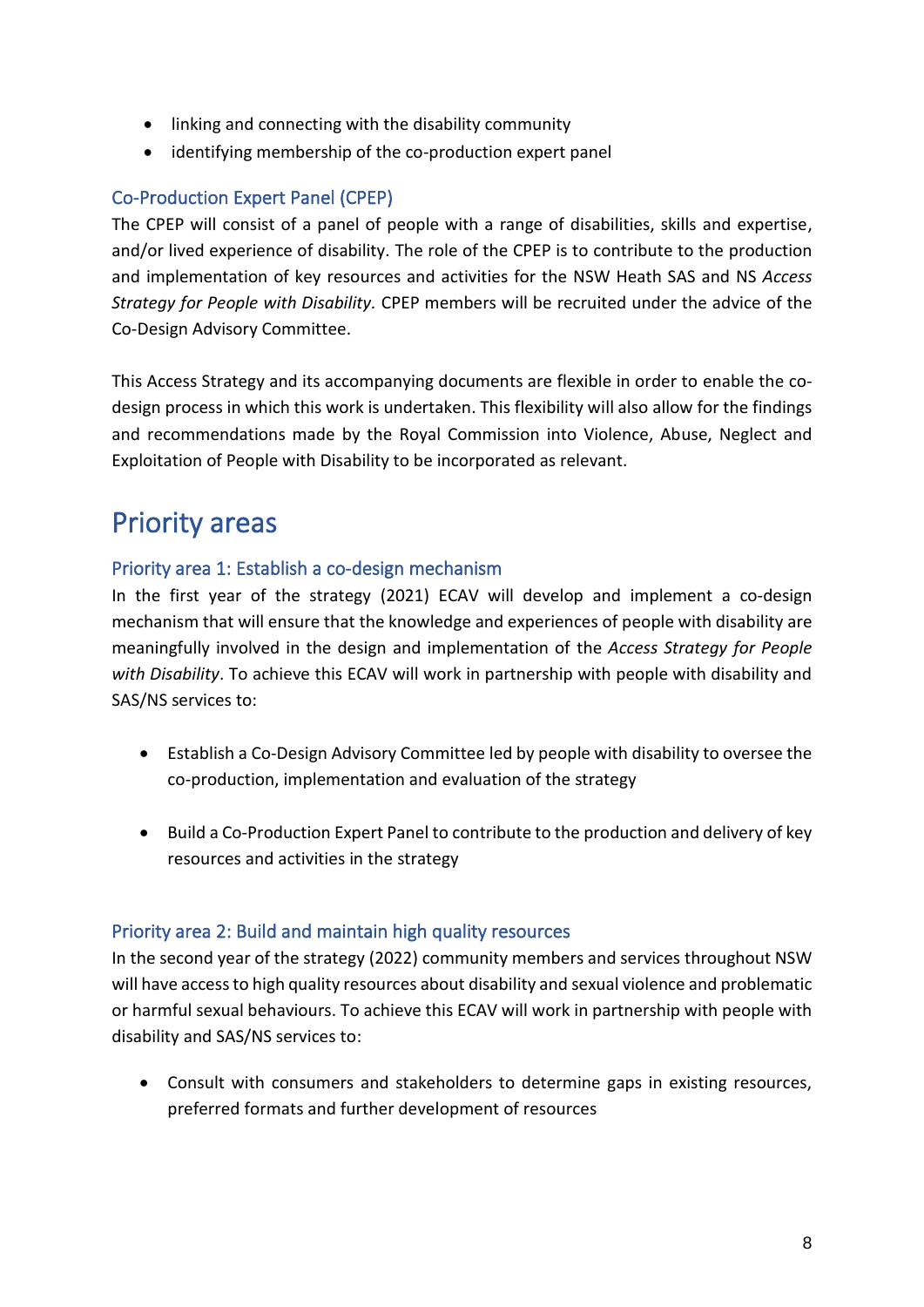- Develop co-produced resources for people with disability, their families and carers, as well as disability and SAS/NS services
- Develop a review mechanism to support the maintenance of high quality resources.

In the third year of the strategy (2023) community members and services will have access to comprehensive and accessible information about disability and sexual violence and harmful or problematic sexual behaviours. To achieve this ECAV will work in partnership with people with disability and SAS/NS services to:

• Establish an accessible Information and Resource Database which will be available on a NSW Health website

# Priority area 3: Improve service provision, expertise and knowledge

In the first year of the strategy (2021) SAS/NS and disability services will have improved relationships. To achieve this ECAV will work in partnership with people with disability, SAS/NS and disability services to:

• Develop networking/relationship-building between SAS/NS and disability services

In the third and fourth years of the strategy (2023,2024) disability, SAS and NS services across NSW will have increased knowledge and skills to identify and respond to sexual violence against people with disability and to support people with disability who have experienced sexual violence and/or who have problematic or harmful sexual behaviours. To realise this ECAV will work in partnership with people with disability and SAS/NS services to develop two training modules: one for disability services and the other for SAS/NS services. The training module for SAS/NS services will include sub-modules to enable specific attention where required to supporting a) adults who have experienced sexual violence; b) children and young people who have experienced sexual violence; and c) children and young people experiencing problematic or harmful sexual behaviours via the development of sub-modules:

- Co-produce and co-deliver an *Improving Service Expertise<sup>4</sup>* training module for disability services to build their knowledge and skills in identifying and responding effectively to sexual violence
- Co-produce and co-deliver an *Improving Service Expertise* training module for SAS services to build their knowledge and skills in effectively supporting people with disability who have experienced sexual violence

<sup>4</sup> Suggested title for training module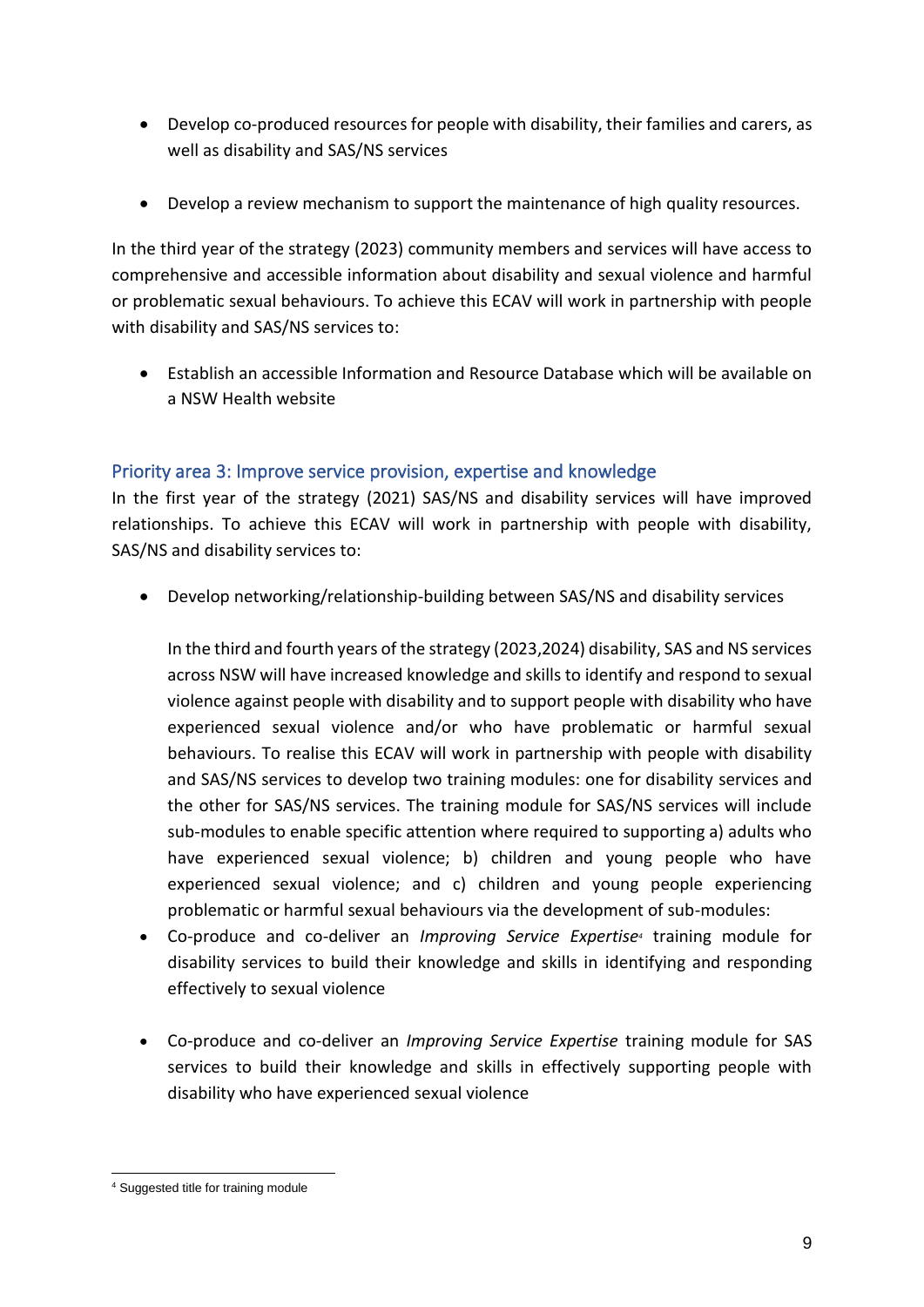• Co-produce and co-deliver *Improving Service Expertise* training model for NS services to build their knowledge and skills in effectively supporting people with disability who have problematic or harmful sexual behaviours

ECAV will work in partnership with NSW Health Local Health Districts to enable prioritisation of attendance for SAS/NS workers.

In the fourth year of the strategy (2024) knowledge about the role of SAS/NS services will be made available in community and service contexts. In addition, SAS/NS services will have increased knowledge and skills in using frameworks for information sharing across sectors and in partnering to raise awareness and increase engagement of people with disability. To achieve this ECAV will work in partnership with people with disability and SAS/NS services to:

- Develop promotional material about the role of SAS and NS services
- Develop a communications strategy for SAS/NS to promote services and resources
- Develop and deliver an *Improving Information Sharing<sup>5</sup>* training module for disability, SAS and NS workers to understand and use frameworks for information sharing across sectors
- Develop community education resources that will assist SAS, NS and disability services to partner in raising awareness of sexual assault and harmful sexual behaviours and to increase the engagement of people with disability and the services they use

# Priority area 4: Promote and embed disability inclusive service design

In the third year of the strategy (2023) managers of SAS and NS services will have increased knowledge and skills about disability inclusive service design. To realise this ECAV will work in partnership with people with disability and SAS/NS services to:

- Utilise and expand existing networking and relationship building with all LHDs in NSW in order to establish relevant context and capability
- Co-produce and co-deliver a *Disability Inclusive Service Design<sup>6</sup>* training module for managers of SAS/NS services
- Develop a 'Disability Access Audit' for SAS/NS services

ECAV will work in partnership with NSW Health Local Health Districts to enable prioritisation of attendance for SAS/NS workers. In addition ECAV will support Local Health Districts to engage in other methods of promoting inclusive service design. Thisincludes but is not limited

<sup>5</sup> Suggested title for training module

<sup>&</sup>lt;sup>6</sup> Suggested title for training module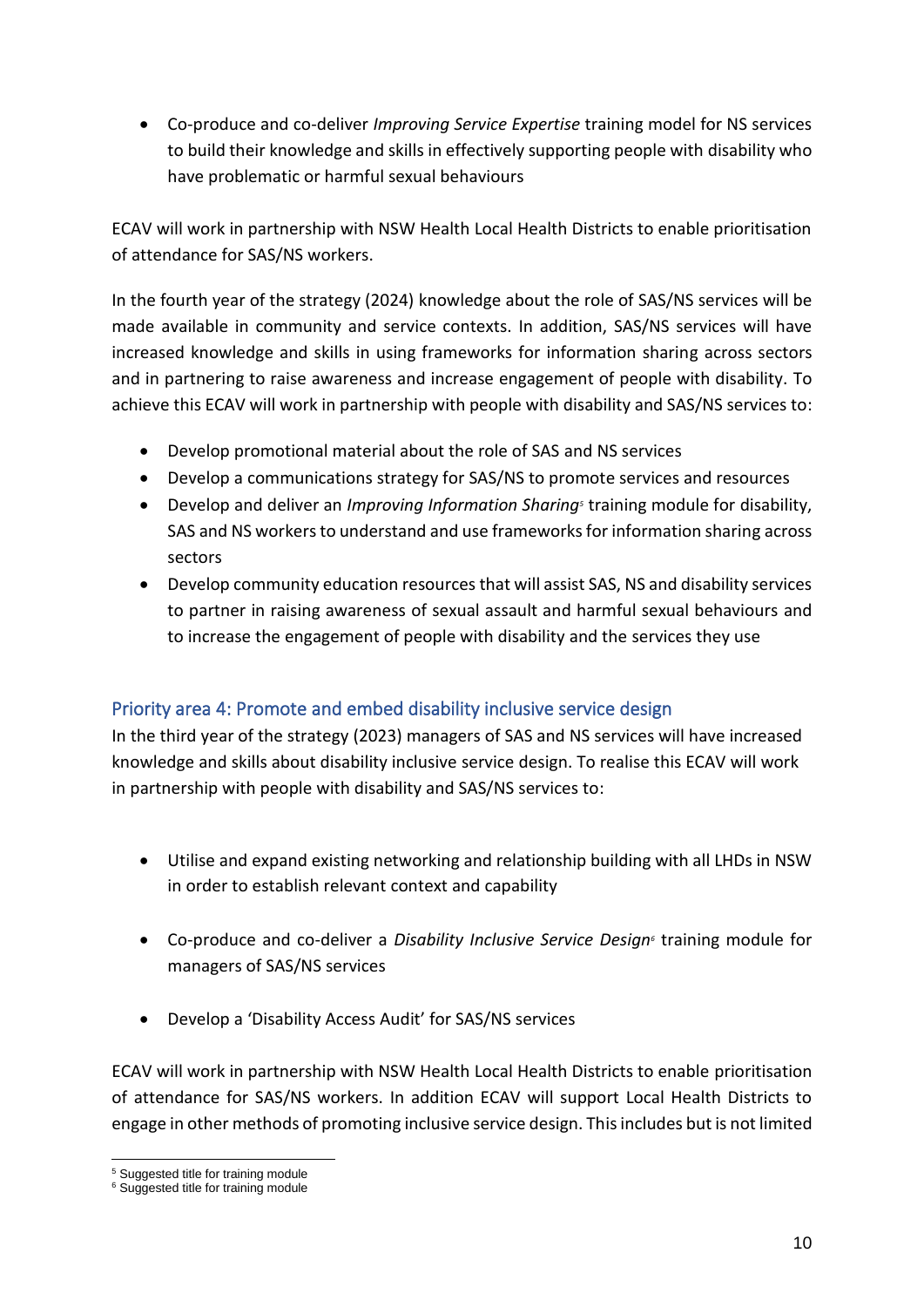to the development of a Disability Access Audit (physical, informational and attitudinal) that draws on relevant aspects of the Violence Abuse Neglect Service Standards Audit Tool (Self-Assessment Audit-Tool) and disability-specific service audit tools.

# Priority area 5: Educate for leadership and partnership

In the third year of the strategy (2023) SAS and NS services will have increased leadership in disability inclusive practice. To accomplish this ECAV will work in partnership with people with disability and SAS/NS services to:

• Co-produce and co-deliver a *Leading for Disability Inclusive Practice<sup>7</sup>* training module for SAS/NS services to build workforce leadership in disability inclusive practice

ECAV will work in partnership with NSW Health Local Health Districts to enable prioritisation of attendance for SAS/NS workers.

# Priority area 6: Improve cross sector collaboration

In the fourth and fifth years of the strategy (2024, 2025) SAS, NS and disability services will have increased knowledge and skills about integrated cross-sector collaboration. To achieve this ECAV will work in partnership with people with disability and SAS/NS services to:

- Co-produce and co-deliver a *Collaborating in Practice<sup>8</sup>* training module for SAS/NS and disability services to enhance knowledge of existing services and referral pathways
- Develop and deliver with SAS/NS services a *Strengthening Referral Pathways<sup>9</sup>* training module for disability services to strengthen referral pathways to SAS/NS services
- Build on existing local networks between SAS/NS services and disability service providers to develop multi-disciplinary communities of practice through co-designed state-wide practice forums and roundtables across a range of disability contexts/domains
- Build cross-jurisdictional knowledge about frameworks for practice via interstate practice forums

ECAV will work in partnership with NSW Health Local Health Districts to enable prioritisation of attendance for SAS/NS workers.

<sup>&</sup>lt;sup>7</sup> Suggested title for training module

<sup>&</sup>lt;sup>8</sup> Suggested title for training module

<sup>&</sup>lt;sup>9</sup> Suggested title for training module